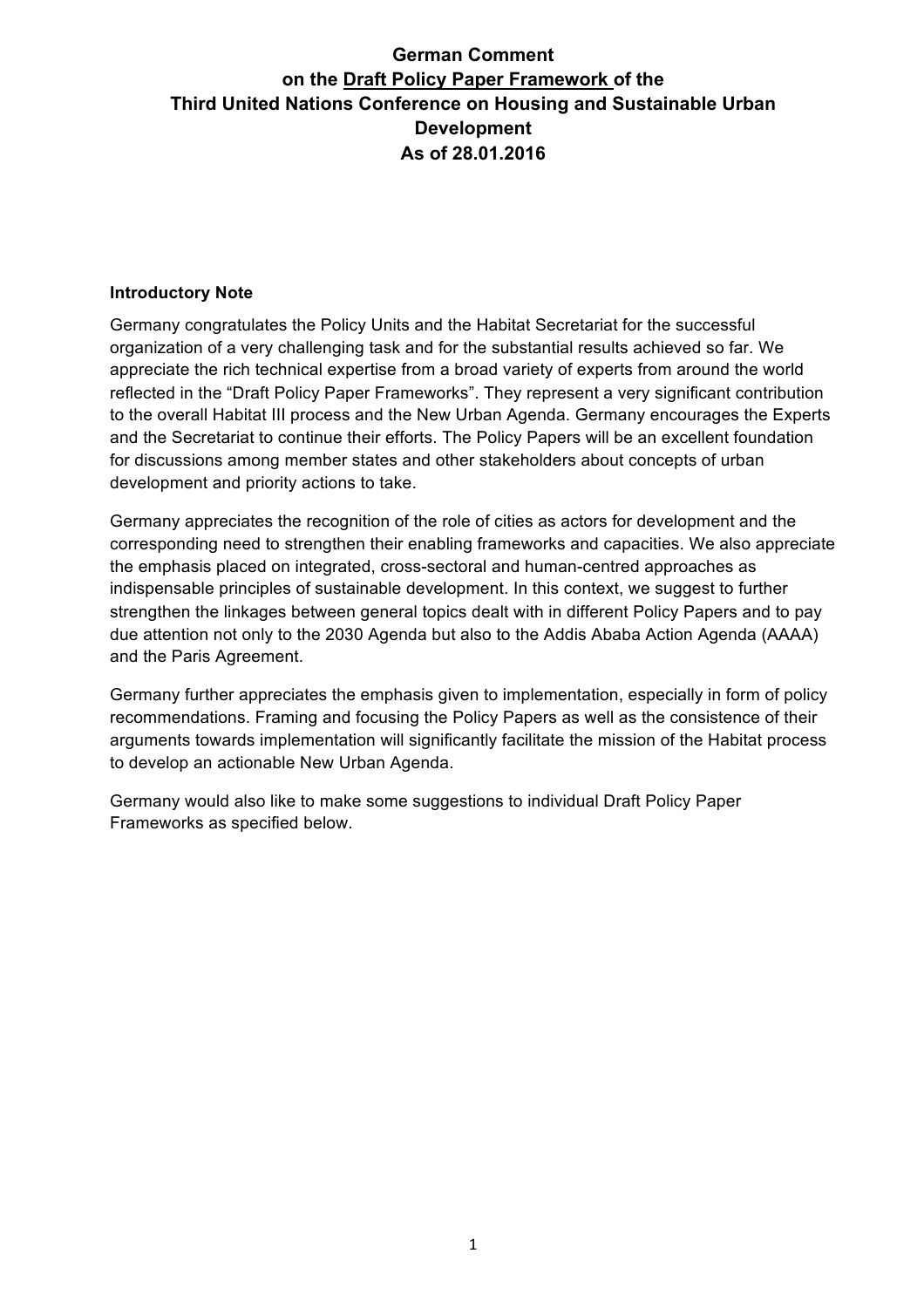#### **Policy Unit 1: The Right to the City and Cities for all**

To achieve inclusive urban development, we suggest elaborating more on the demands of specific vulnerable groups with a special focus on the recommendations towards implementation:

- Discrimination and racism of/against women and other disadvantaged groups, e.g. child labour
- Focus on migrants and refugees as a particularly vulnerable group in cities, e.g. considering migration patterns to ensure informed planning
- In the migration context, Germany suggests to also emphasize circular migration of workers, economic exchange between place of origin and destination, the emergence of refugee cities and economic incentives for the integration of migrants
- In regard to accessibility and inclusion, informal settlements and the urban poor may get more explicit attention.
- Urban safety and crime prevention e.g. concerning the issue of trafficking

Germany is looking forward to further elaboration of the section on implementation, the linkage to SDG targets/indicators and criteria and targets for policy priorities. We further suggest considering the overlap with Policy Unit 2.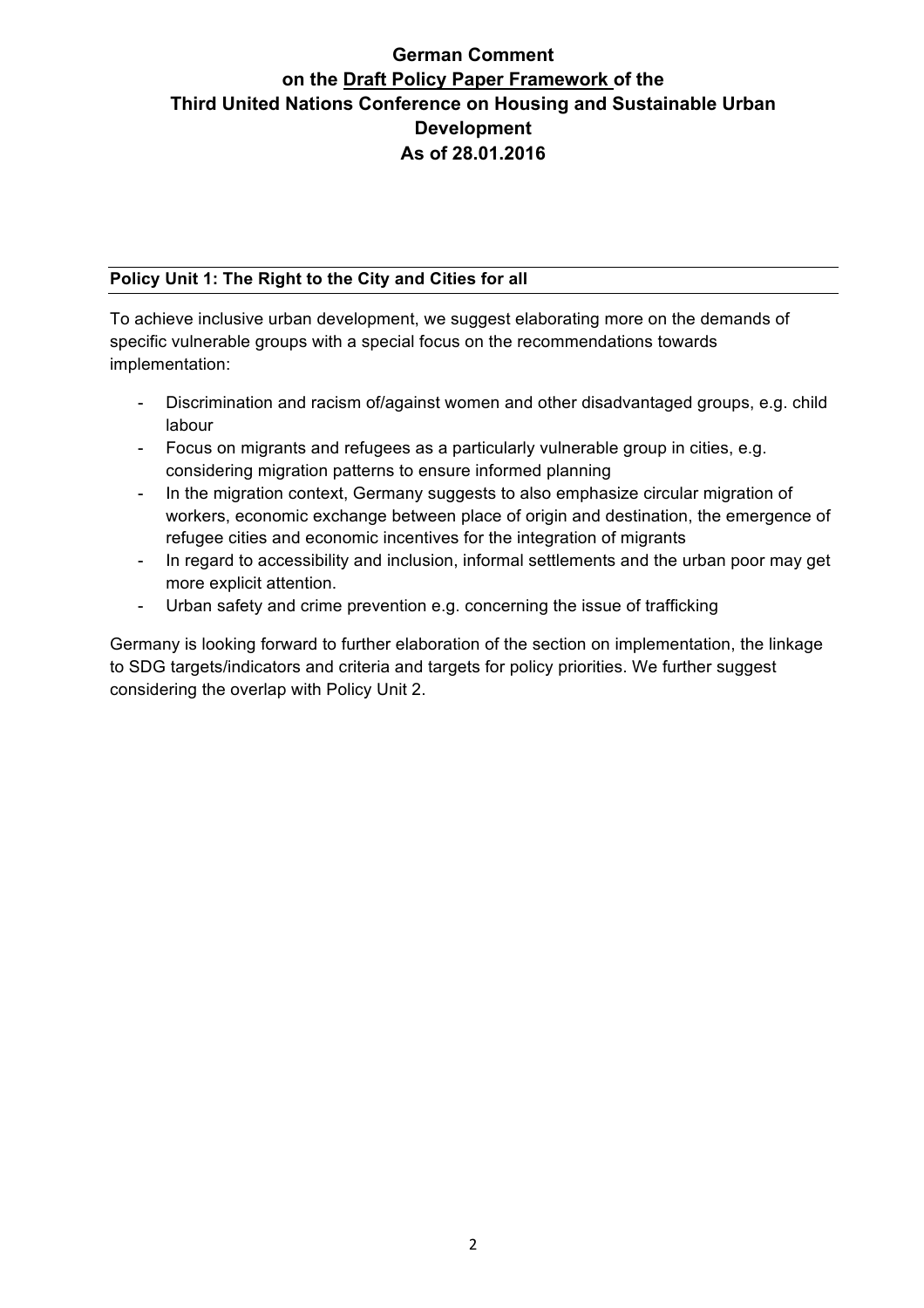#### **Policy Unit 2:**

Germany particularly considers citizens participation in planning and implementation as a crucial element for a future sustainable urban development. We recommend integrating the following aspects to the key messages and key actions:

- Stimulate dialogue and promote horizontal consultation and coordination
- Strengthen the just distribution of access to resources and power in order to close the gap between the rich and the poor.

Further we suggest elaborating more on the following aspects:

- Specific governance challenges in contexts of fragility and violence
- Capacity development for enhanced multi-level consultation and coordination as well as for sustainable urban management on all levels
- Gender aspects, e.g. enabling the participation of women in planning processes e.g. public spaces
- The role of media accompanying socio-cultural development and multi-level governance processes
- Financing of activities and how financial implications should be considered (Policy Unit 5)

Germany suggests mentioning the Agenda 2030 in general and target 16.7. especially. With reference to the thematic range Germany suggests considering the overlap with Policy Unit 1 especially on rights and duties of urban poor and unskilled migrants or refugees.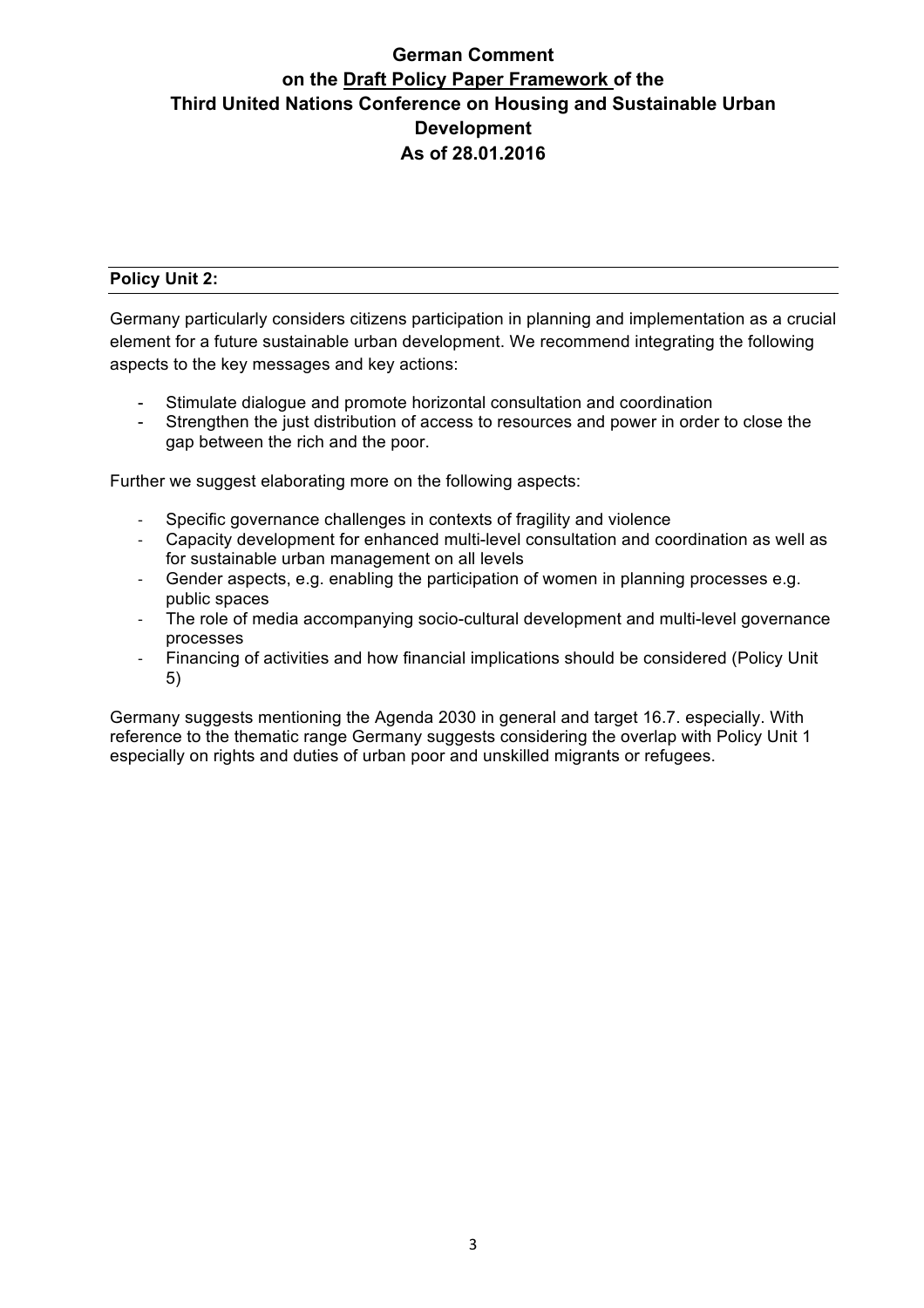#### **Policy Unit 3: National Urban Policies**

Germany would like to underline National Urban Policies (NUP) as central prerequisites for effectively strengthening local level actors and implementing the New Urban Agenda. Adding to the draft framework, Germany would like to suggest

- − Emphasizing the enabling conditions for local governance in the policy priorities
- − Clearly promoting the principle of subsidiarity within NUPs
- − Considering the issues of safer cities, internal migration, and urban resilience
- − Emphasizing the inclusion of urban poor and vulnerable persons
- − Elaborating on opportunities for intensified peer-exchange and knowledge sharing between countries with NUPs and countries that have just started to develop NUPs (e.g. as pursued by Germany through its "Urbanization Partnerships")

National Urban Policies should include specific capacity development measures to address complex urban management challenges. We therefore suggest considering the overlap with Policy Unit 4. In addition, links to finance mechanisms are necessary in order to enable local governments to act according to their mandates. We therefore suggest considering the overlap with Policy Unit 5.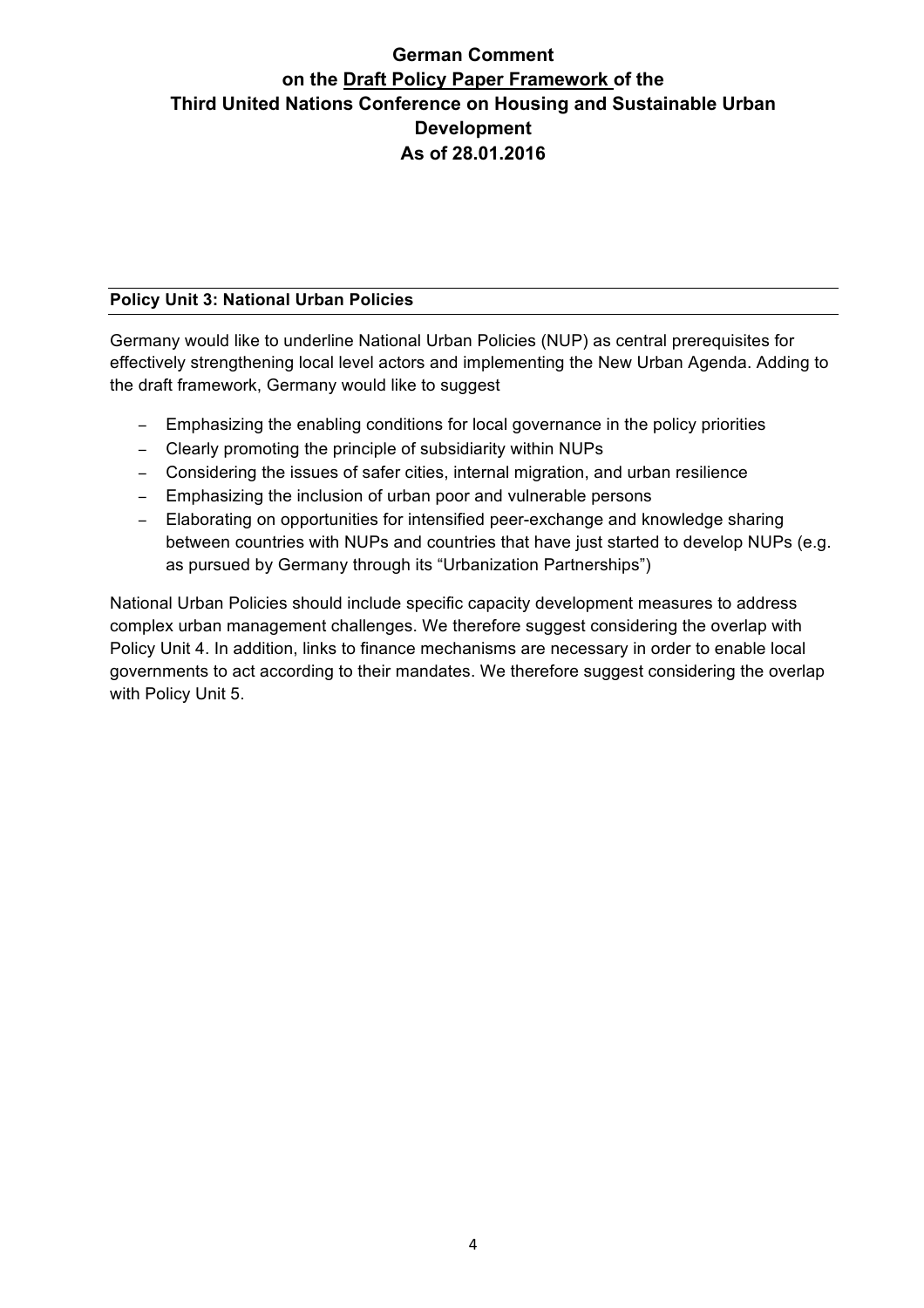#### **Policy Unit 4: Urban Governance, Capacity and Institutional Development**

Germany considers strengthened urban governance and capacity a core priority for the realization of sustainable urban development. In general, we suggest that this policy paper should elaborate more on how the 4 areas of action (multi-level governance, participation and equity, metropolitan governance, capacity development) can be implemented and who the main responsible actors in this policy fields are (referring to persons, institutions and systems at different government levels). We further suggest to also elaborate on the following details:

- − Building capacities for fiscal decentralization and domestic resource mobilization. Here we suggest to consider the overlap with Policy Unit 5 in particular
- − Necessary legal reforms and efficient regulation mechanisms to improve multi-level governance and sustainable development (environmental protection, equality, social development, land management, building codes, spatial frameworks, public private partnerships)
- − Governance related challenges in different contexts, e.g. high fragility states, different stages of decentralisation
- − Opportunities of e-governance

In terms of monitoring and reviewing implemented policies, we suggest emphasizing:

- − Improved statistical capacities and systems at different levels of government.
- − Gender aspects both in key actions and in monitoring, e.g. disaggregation of data according to gender
- − National legal frameworks as an indicator of success (e. g. decentralization, enforcement of equity, land control, environment protection)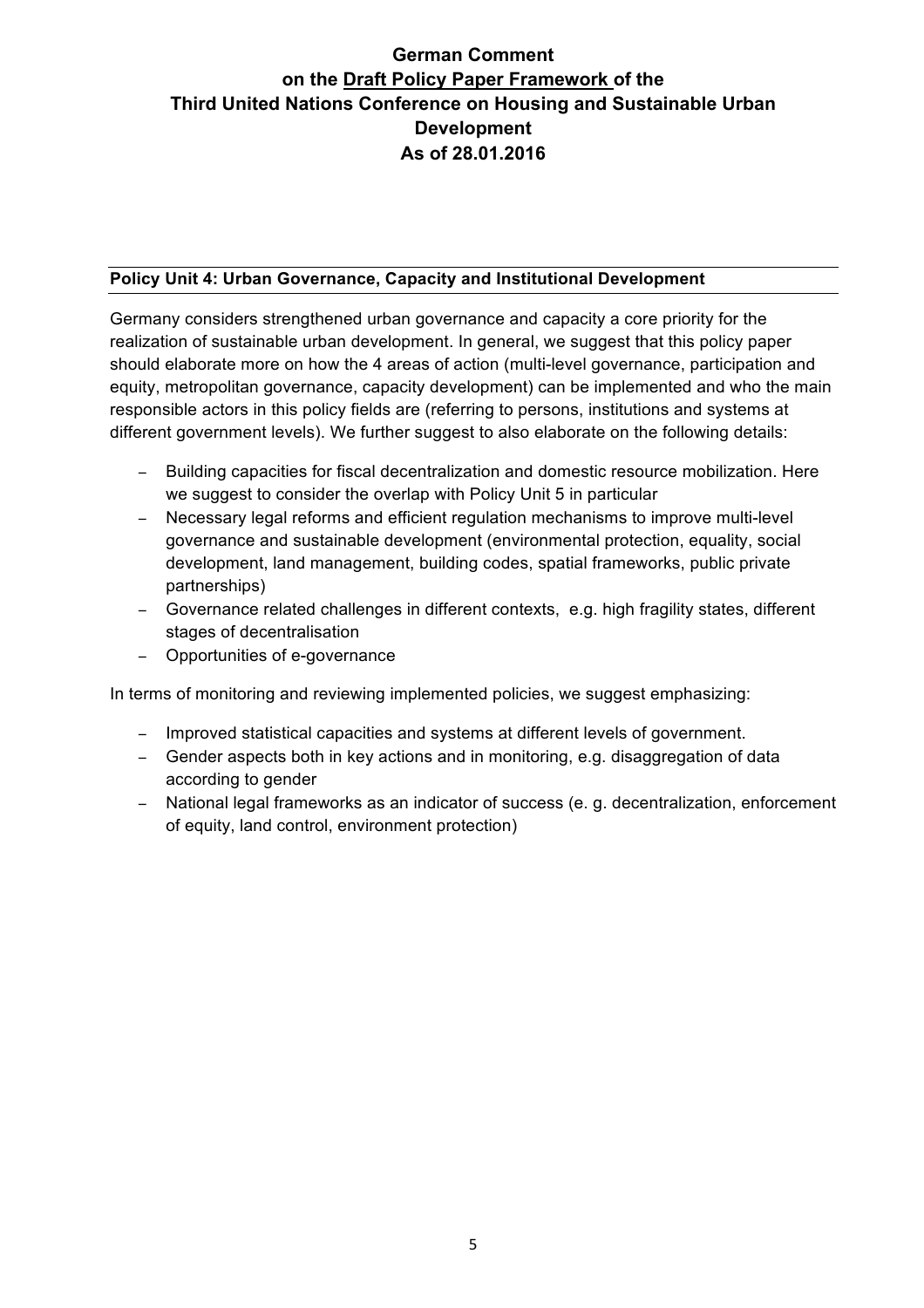#### **Policy Unit 5: Municipal Finance and Local Fiscal Systems**

Germany suggests elaborating further on some thematic areas (across the levels of challenges, priorities and implementation) and reflecting additional cross-cutting issues:

- − The issue of municipal creditworthiness as major constraint for municipal borrowing including financial control, accountability mechanisms and transparency standards
- − The aspect of fiscal autonomy should be emphasized in the policy recommendations
- − Supporting and strengthening financial intermediaries at the regional and national level (e.g. Development Banks, Development Funds)
- − The crucial aspects of local capacity development and legal frameworks should be elaborated towards concrete policy recommendations
- − Explicit link to Local Economic Development and balancing intergovernmental transfers as a mechanism to address different territorial/urban environments
- − Specific requirements of different types of cities and different national contexts

We suggest explore the linkages with Agenda 2030 beyond Goal 11 as well as the Addis Ababa Action Agenda (AAAA), including:

- − Reference to goal 16, targets 16.6. and 16.7 and goal 17, target 17.1
- − The follow-up of the AAAA (e.g. Addis Tax Initiative and Global Infrastructure Initiative)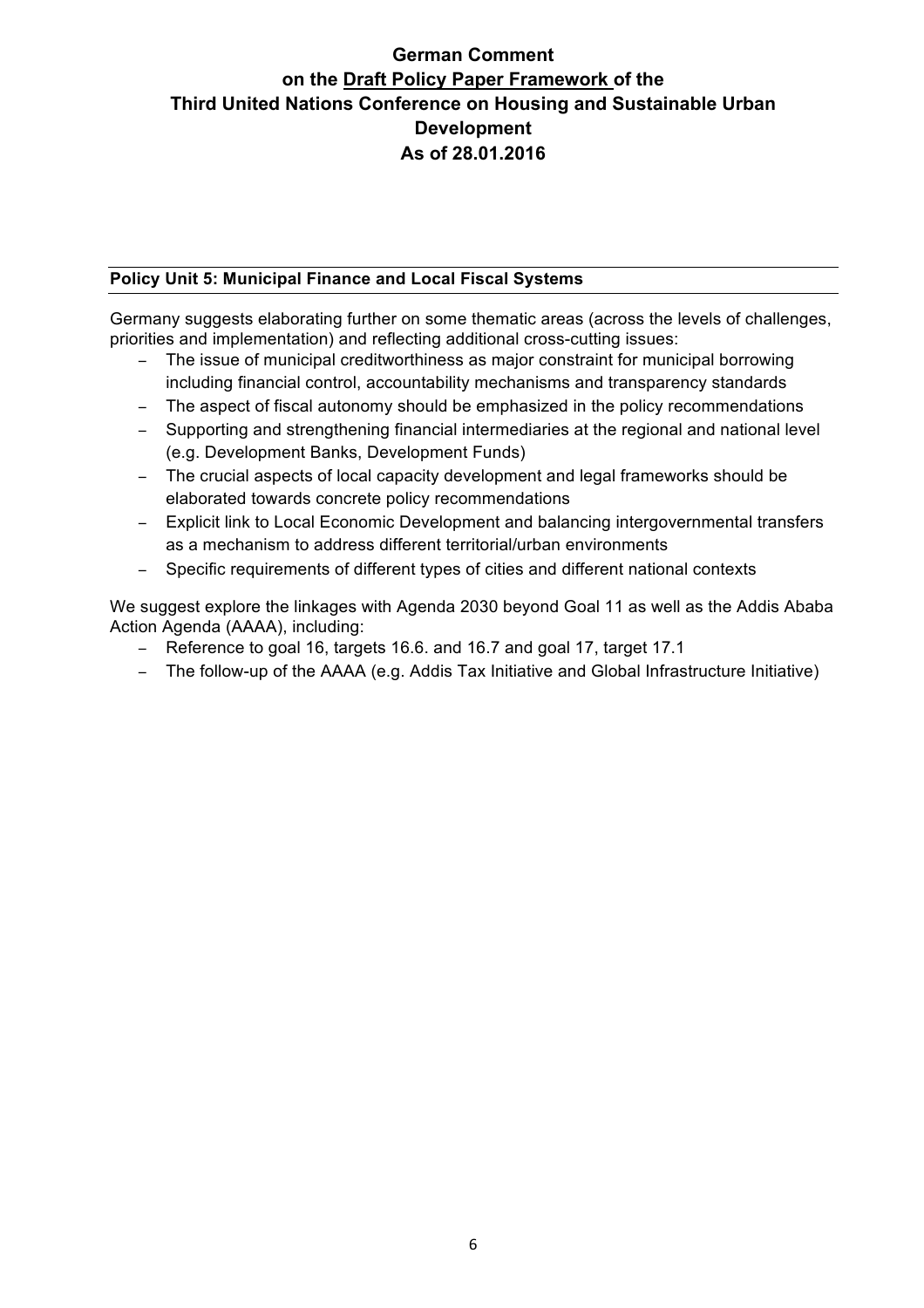#### **Policy Unit 6: Urban Spatial Strategies: Land Market Segregation**

Regarding the challenges and priorities mentioned in the draft we recommend emphasizing:

- − The notion of spatial strategies as closely connected with governance-related aspects like national urban policies, legal framework, finance and participation (integration with Policy Papers 3, 4 and 5)
- − Overcoming the urban-rural dichotomy towards a urban-rural continuum
- − The role of land policies for spatial planning and strategies (tenure, land rights and mechanisms for re-plotting to achieve sustainable urban structures and spatial justice)
- − The importance of green spaces and spatial strategies for recreational reasons, but also to reduce the impact of climate change in terms of both adaptation and mitigation.

In addition we suggest to elaborate on the following aspects:

- − The Land Governance Assessment Framework (LGAF, Worldbank) and the Social Tenure Domain Model (STDM, Global Land Tools Network) as performance indicators
- − The Intergovernmental Panel on Sustainable Urbanization proposed by PU6 and its role in the international institutional framework. This proposal should be carefully assessed particularly with regard to aligning monitoring and review of the New Urban Agenda with corresponding mechanisms for the 2030 Agenda.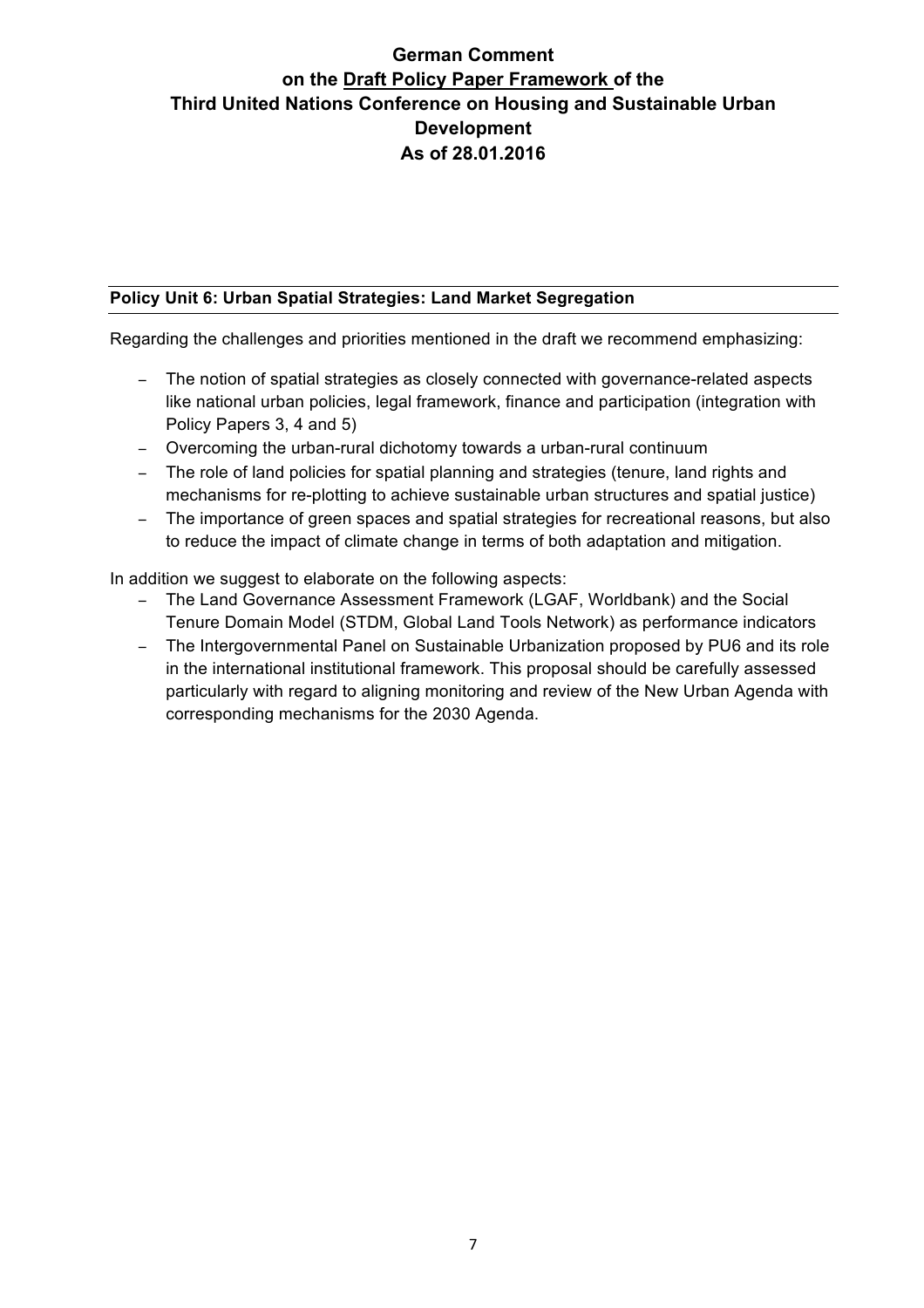#### **Policy Unit 7: Urban Economic Development Strategies**

Germany suggests developing the recommendations with a focus on implementation strategies rather than the identification of key areas. In detail, Germany would like to suggest:

- − Emphasizing the role of city networks and metropolitan regions as lever for urban economic development (see e.g. OECD (2015): The Metropolitan Century)
- − Emphasizing the importance of private sector development challenges
- − To elaborate further on local financial system which needs to function in order to promote local business (integration with Policy Paper 5) as well as innovation and the role of cities as hubs for innovation
- − To add language on gender equality to the section on strategic and land use planning
- − To integrate into the specific action recommendations:
	- o Decent work (sufficient income opportunities, meeting social & labour standards)
	- o Green economy aspects
	- o Smart Cities (Potential of ICT for urban economic development)
- − To elaborate further on interrelations with the 2030 Agenda
- − To also consider and further integrate the COP 21 Paris Agreements (e.g. mitigation strategies of urban economy) and the Addis Ababa Action Agenda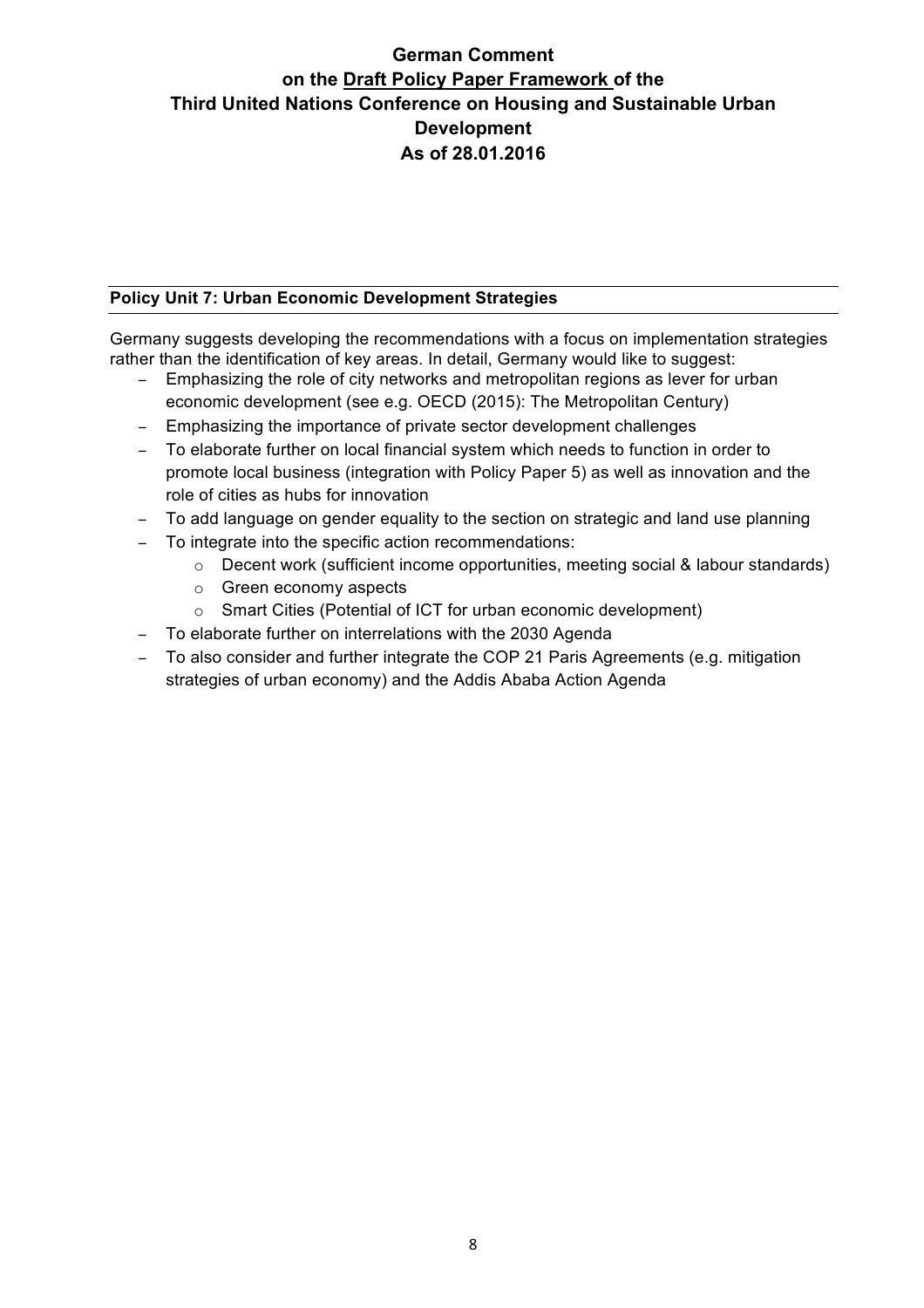#### **Policy Unit 8: Urban Ecology and Resilience**

Germany would like to recommend that, in general, the Policy Paper should elaborate further on the concept of urban ecology including considerations of climate change. In this context, both adaptation and mitigation are core concerns that should equally be addressed and its interdependencies should be outlined. None of the other papers explicitly elaborates on the role of cities in this regard. Especially after COP 21, and considering that cities are said to be responsible for 70% of global GHG emissions, this paper should consider this issue. We further suggest adding language or emphasizing recommendations on the following aspects:

- − Limitation of natural resources, the irreversible loss of biodiversity and externalization of costs of environmental degradation as key challenges for urban environments
- − Ecosystem services, their role for urban functioning and resilience, as well as the protection of ecosystems and ecosystem-based adaptation to climate change
- − Improve resilience of the urban poor and integrate informal settlements into urban planning
- − Recognizing the mitigation of greenhouse gas emissions not as a cost driving factor only, as there are chances of substantial economic benefit in introducing an integrated low-carbon urban policy (linked to Policy Unit 7)
- − Protect critical infrastructure and ensure their maintenance and resilience but also lowcarbon/climate neutral development, avoiding long-term lock-in effects
- − Integrate resource management across sectors and levels (urban nexus)
- − Strategies to implement the COP 21 Paris agreement on the local level

In addition, we recommend that some terms are sharpened:

- − Resource efficiency incl. all natural resources (not only with regard to energy or buildings) with the aim of protecting resources and ecosystem services, improving access to resources for the urban poor and enhancing provision of urban basic services;
- − The key terms "resilience", "adaptation" and "mitigation" in the context of climate change;
- − Integrated planning without limitation to housing, transport, energy and green systems, but incl. other topics, e.g. water and waste management, land-use planning, food security, etc.
- − Include awareness raising for environmental effects of urban lifestyles into local capacity building among various stakeholders including citizens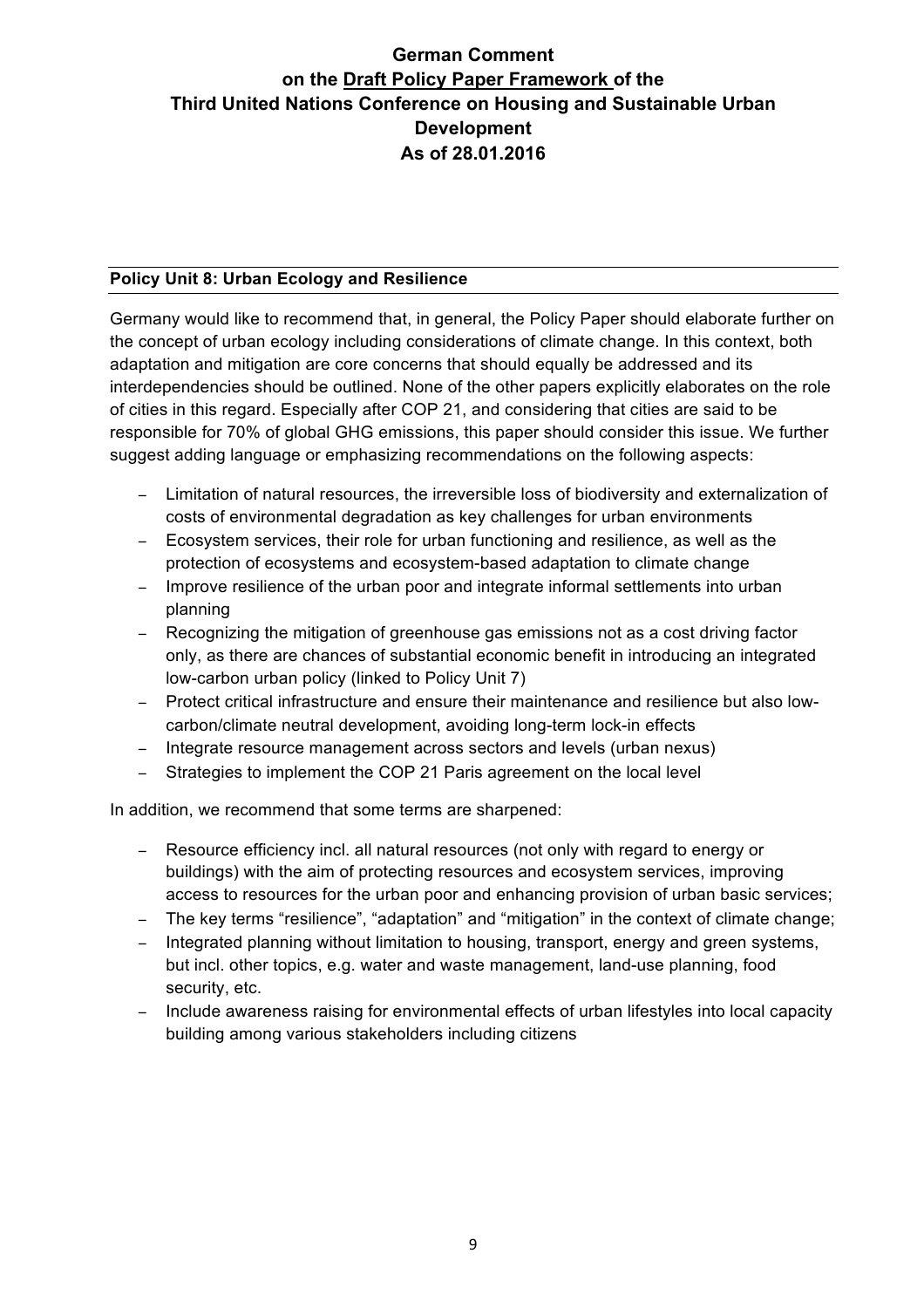#### **Policy Unit 9: Urban Services and Technology**

Germany would like to emphasize the synergetic potential of urban infrastructure and service provision. Especially considering the fact that basic services and infrastructure oftentimes have not yet been build and provided, we recommend to elaborate further on the following issues:

- − Underlining the need for energy efficiency (sectors with energy savings and greenhouse gas reduction potential, i.e. buildings or the service sector are underrepresented)
- − Promoting public and non-motorized transport towards a significant modal shift and sustainable urban transport. In this regard, a greater emphasis could be given to the potential of synergies between policy objectives that sustainable mobility can unlock
- − The relation between basic services and poverty reduction considering basic services as the prerequisite for improvements in personal, social and economic opportunities for people
- − The relation between urban services and public safety and security
- − The importance of sustainable maintenance and operation
- − Taking into account the increasing level of digitization and making best use of available knowledge, data and "smart" technologies

We further recommend reflecting important cross-cutting issues in all aspects of urban services and technology:

- − Fulfilling the imperatives of human rights and universal access (Policy Paper 1)
- − The growing need to include aspects of climate adaption and resilience in the design of urban services and infrastructure (Policy Paper 8)
- − Necessary support in increasing the corresponding capacities on the level of local governments. (Policy Paper 9).
- − Access to sufficient financing sources for local actors. (Policy Paper 5)